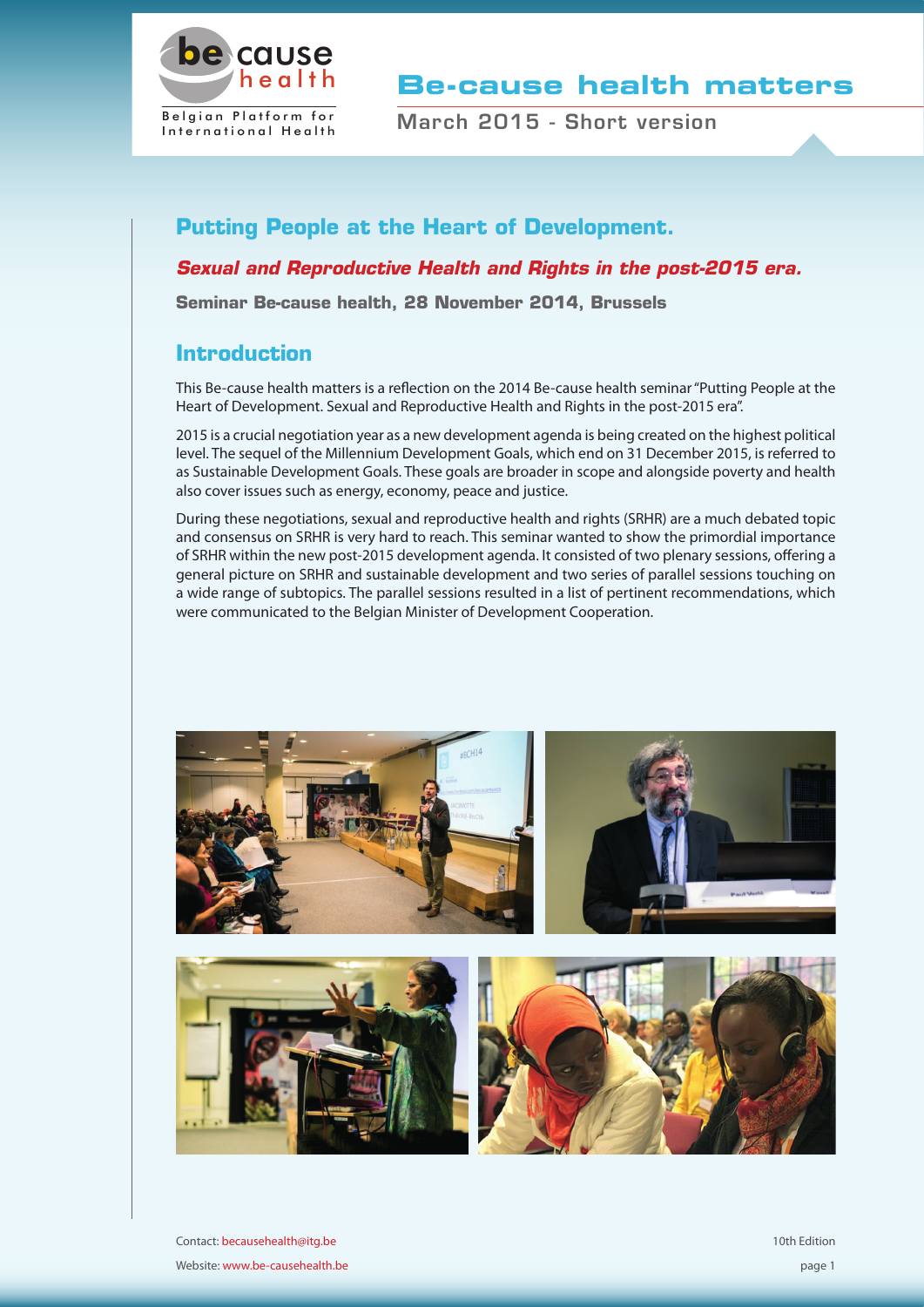# **Plenary sessions**

#### *Lessons to be learned*

In the morning plenary session, Gita Sen (Harvard School of Public Health) and Marleen Temmerman (WHO), highlighted the past but enduring difficulties of women to see their rights recognised internationally. Both the ICPD plan of Action<sup>1</sup> and the MDGs are far from finished and should be incorporated in the post-2015 development agenda. The quality of SRHR services is critical, the SRHR needs of adolescent girls and boys should be addressed better, access to safe abortion services has to be improved, and violence against women reduced, among others.

#### *Gaps and vicious circles*

Beyond the general statistics, there are a lot of differences between countries and within countries, where national policies are not reaching all regions or social/age classes. In his presentation, David Woodward (UNCTAD) pointed out that 90% of Least Developed Countries is off-track on most MDG targets.

An economist, Woodward also described the vicious circle of poverty and human development. Poverty means poor education, bad health and nutrition, and leads to poor economic performance, low income, insufficient revenue for public social and health programmes. Poverty feeds poverty.

The SDGs should be more ambitious than the MDGs and take into account the national economy and the economic environment of countries as well as sustainability. If the economy is managed better, which will result in better remunerations and higher fiscal revenues, the circle can become virtuous.

## *Beyond 2015: better indicators, consistent policies, gender focused*

Both Gita Sen and David Woodward called for the integration of actions in a holistic vision, following the life-course of people. Improving the quality of SRHR services is a necessity to meet the new post-2015 goals in general and specifically those on health and gender. Better and/or new indicators have to be developed to monitor and evaluate the implementation of the SDGs.

## *Human rights, including sexual and reproductive rights, will be at the heart of the Belgian development cooperation policy*

The Minister of Development Cooperation, Alexander De Croo, noted that a lot of work remains to be done, especially in the areas of early pregnancy, child marriage, education for girls, unsafe abortions, and sexual and reproductive services. All these issues are human rights related. The minister reiterated his intention to systematically address authorities of the Belgian partner countries on these sensitive issues: "Human rights, including sexual and reproductive rights, will be at the heart of my policy."



<sup>1</sup> The 1994 International Conference on Population and Development (ICPD) articulated a new vision on the relationships between population, development and individual well-being. At the ICPD in Cairo, 179 countries adopted a forward-looking, 20-year Programme of Action that continues to serve as a comprehensive guide to people-centred development progress.

Contact: becausehealth@itg.be

Website: www.be-causehealth.be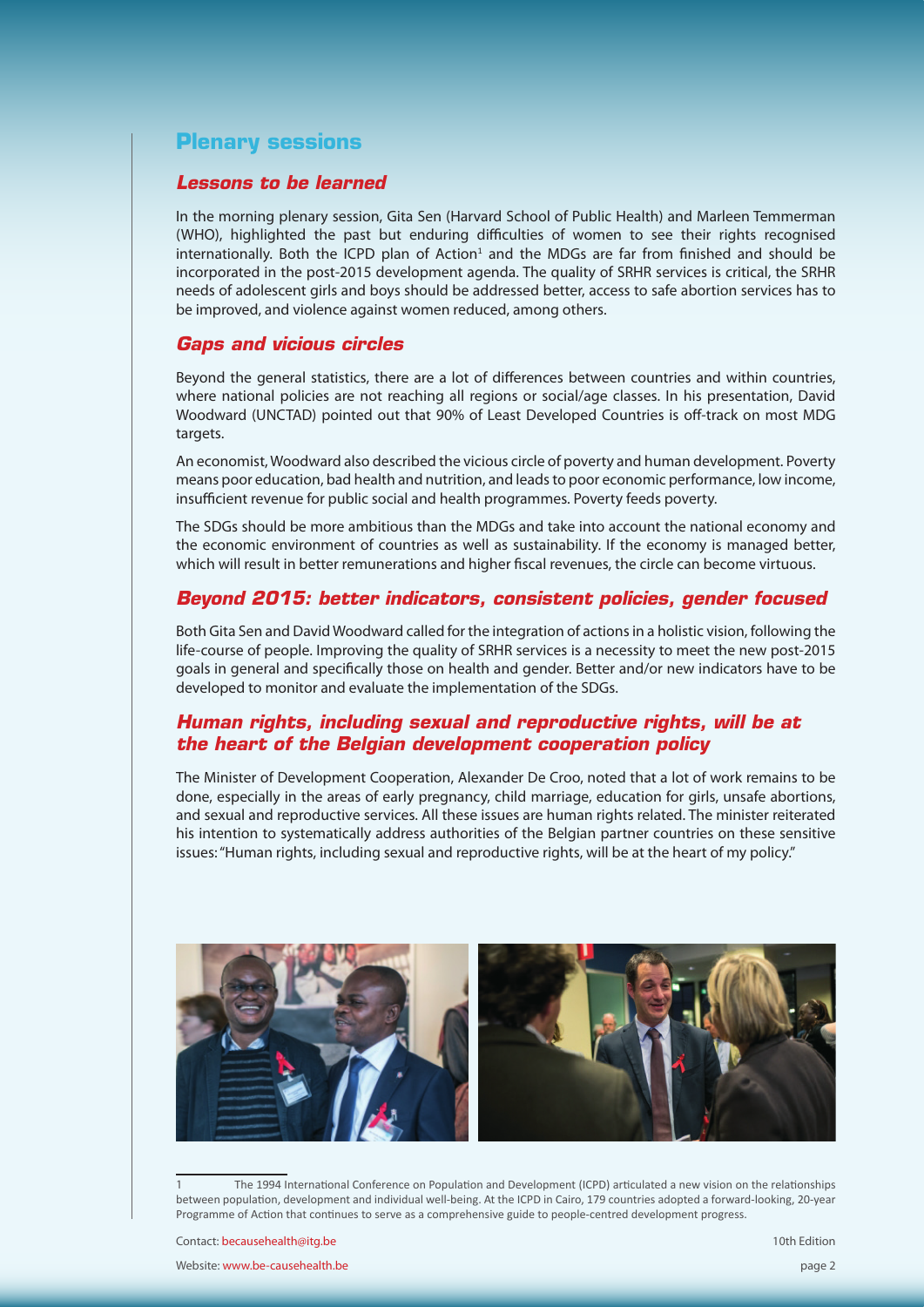# **Parallel sessions**

## *Session 1: Advancing the right to sexual and reproductive health*

Despite a vast (international) legal basis determining the responsibility of states regarding SRHR, we observe that states fail in respecting, protecting and fulfilling these rights. Three representatives of civil society organisations from Peru, the Philippines and Ecuador shared their struggles and successes and put them in a political and socio-economic national context. In all these experiences, civil society has proven fundamental to open the debates on SRHR, to advocate for better (implementation of) laws, to give a voice to marginalised groups to improve their capacities, to produce evidence, to provide SRHservices and to sensitise the overall population.

## *Session 2: Health System Strengthening and SRHR*

This session was set up around two main questions or concerns: "Can (sometimes vertical) initiatives on SRHR contribute to the global strengthening of the health system?" and "Does health system strengthening contribute to better and more respectful SRHR?" Six national and international experts formulated answers and illustrated them with experiences from the field.

## *Session 3: SRHR needs of adolescents and young people*

Never before in history are so many young people on the verge of starting, or have recently started, their sexual and reproductive lives. A civil society activist from Senegal illustrated the numerous barriers and obstacles to SRHR for young people, as did her colleague from Burundi. Both stressed the importance of civil society organisations to overcome these barriers by investing in youth-friendly services. When addressing the SRHR needs of young people we should take into account and deal with 'complexity': the multitude of factors and the full range of complex drivers and interplay of these forces, which contribute to SRHR outcomes of young people.

## *Session 4: a multi-sectoral approach: SRHR beyond the health sector*

The aim of this session was to identify the lessons learned from the multi-sectoral approach of the HIV and AIDS response and how this approach can be used for the promotion of a multi-sectoral approach to SRHR. First some milestones in the multi-sectoral approaches to HIV were illustrated, followed by national experiences in Rwanda and Burundi. The potential beneficial effects of a multi-sectorial approach in SRHR was shown by a programme aimed at involving men and boys in order to improve SRHR outcomes, to reduce gender based violence and to build more respectful relationships.

## *Session 5: Fostering gender equality, improving SRHR*

Fostering gender equality can be done in various ways. From the highest political level: Resolution 1325 of the UN Security Council on women, peace and security has been instrumental to integrate gender in policies, mainly at community level; to the local level: talking to men about sensitive issues related to gender equality and SRHR, such as female mutilation. The session ended with a 'fish-bowl' on patriarchy.

## *Session 6: SRHR, population dynamics and sustainable development*

At the ICPD conference in 1994 in Cairo, strong statements were made on the link between population dynamics and sustainable development, but today the attention for population dynamics has faded. However, phenomena such as population growth, urbanisation, migration and ageing still have a major impact on many aspects of society. We must acknowledge the mistakes of the past, step outside our comfort zone and explore the links between population dynamics and SRHR, work together with environmentalists, development groups and the women's movement, and develop projects that integrate population, health and environment issues.

Two examples of projects illustrating this approach were presented: a project from the Philippines which focused on food security and marine conservation in areas with high population growth and density and the construction of a health system in Benin, integrating all the stewardship actors and taking into account diverse interests, including family planning and economic well-being.

Contact: becausehealth@itg.be Website: www.be-causehealth.be